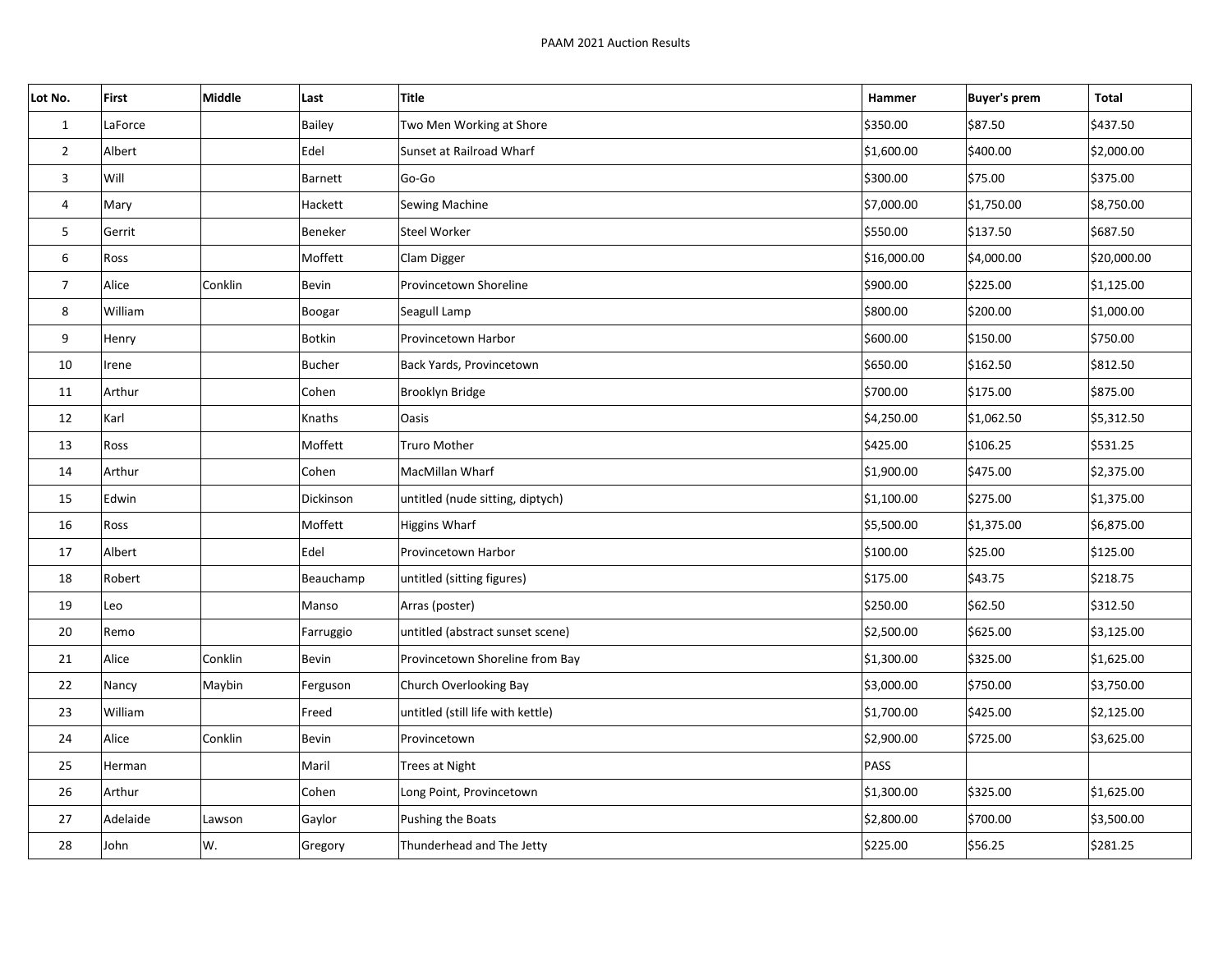| 29 | Stan    |              | Freborg       | Standing Figure                                               | \$4,250.00  | \$1,062.50 | \$5,312.50 |
|----|---------|--------------|---------------|---------------------------------------------------------------|-------------|------------|------------|
| 30 | Irene   |              | Stry          | Summer on Cape Cod                                            | \$600.00    | \$150.00   | \$750.00   |
| 31 | Budd    |              | Hopkins       | Tasha Hill                                                    | \$4,500.00  | \$1,125.00 | \$5,625.00 |
| 32 | Dorothy | Lake         | Gregory       | Waiting                                                       | \$225.00    | \$56.25    | \$281.25   |
| 33 | Ross    |              | Moffett       | Man with Wheelbarrow                                          | \$2,400.00  | \$600.00   | \$3,000.00 |
| 34 | Dorothy | Lake         | Gregory       | The Wreck/Night                                               | \$900.00    | \$225.00   | \$1,125.00 |
| 35 | Gerrit  |              | Beneker       | untitled (portrait of woman)                                  | <b>PASS</b> |            |            |
| 36 | John    |              | Grillo        | Dove                                                          | \$750.00    | \$187.50   | \$937.50   |
| 37 | Sol     |              | Wilson        | Road by the Quarry                                            | \$1,100.00  | \$275.00   | \$1,375.00 |
| 38 | George  |              | Yater         | untitled (Provincetown winter scene)                          | \$3,750.00  | \$937.50   | \$4,687.50 |
| 39 | Remo    |              | Farruggio     | untitled (abstract interior)                                  | \$350.00    | \$87.50    | \$437.50   |
| 40 | Chaim   |              | Gross         | untitled (two women)                                          | \$125.00    | \$31.25    | \$156.25   |
| 41 | Byron   |              | <b>Browne</b> | Provincetown, Cape Cod                                        | \$1,600.00  | \$400.00   | \$2,000.00 |
| 42 | Lena    |              | Gurr          | Autumn Comes to the Square                                    | \$1,800.00  | \$450.00   | \$2,250.00 |
| 43 | Mary    |              | Hackett       | Hyannis Bus and Train Station                                 | \$5,500.00  | \$1,375.00 | \$6,875.00 |
| 44 | Dimitri |              | Hadzi         | untitled (split cylinder)                                     | \$600.00    | \$150.00   | \$750.00   |
| 45 | Dorothy | Lake         | Gregory       | Fisherman's Cottage, Provincetown/Spring/Cape Cod Fisherfolk  | \$750.00    | \$187.50   | \$937.50   |
| 46 | John    | Cuthbert     | Hare          | untitled (dock scene)                                         | \$2,300.00  | \$575.00   | \$2,875.00 |
| 47 | Charles |              | Heinz         | untitled (dog and basket)                                     | \$375.00    | \$93.75    | \$468.75   |
| 48 | William |              | Freed         | Still Life                                                    | \$2,000.00  | \$500.00   | \$2,500.00 |
| 49 | Gerrit  |              | Hondius       | Mending the Nets                                              | \$325.00    | \$81.25    | \$406.25   |
| 50 | Budd    |              | Hopkins       | Cape Place                                                    | \$3,250.00  | \$812.50   | \$4,062.50 |
| 51 | Marcia  |              | Howe          | <b>Toward Tonset</b>                                          | \$400.00    | \$100.00   | \$500.00   |
| 52 | Nancy   |              | Webb          | <b>Star Thistles and Pale Wings</b>                           | \$300.00    | \$75.00    | \$375.00   |
| 53 | Rachel  | <b>Ellis</b> | Kaufman       | Pink Lady Slippers                                            | \$425.00    | \$106.25   | \$531.25   |
| 54 | Karl    |              | Knaths        | untitled (inscribed "Karl Knaths per Ferol [Sibley] Warthen") | \$375.00    | \$93.75    | \$468.75   |
| 55 | Budd    |              | Hopkins       | Saratoga                                                      | \$5,000.00  | \$1,250.00 | \$6,250.00 |
| 56 | Gan     |              | Kolski        | Provincetown Art Shop                                         | \$3,000.00  | \$750.00   | \$3,750.00 |
| 57 | Blanche |              | Lazzell       | Abstract Art Exhibit, Herring Gallery                         | \$1,100.00  | \$275.00   | \$1,375.00 |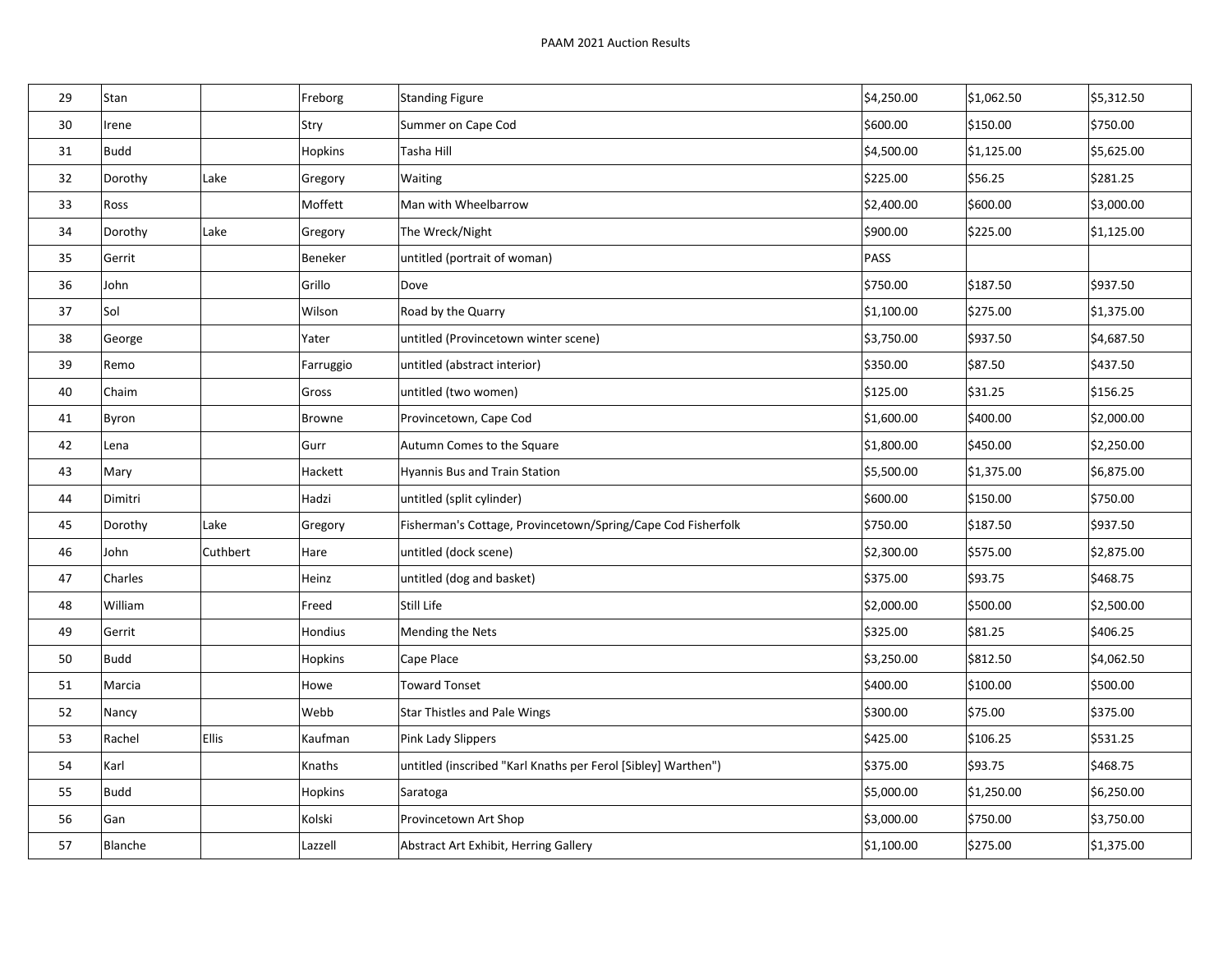| 58 | Tod        |           | Lindenmuth | On the Mooring                     | \$750.00    | \$187.50 | \$937.50   |
|----|------------|-----------|------------|------------------------------------|-------------|----------|------------|
| 59 | Leo        |           | Manso      | Tidescape                          | \$2,100.00  | \$525.00 | \$2,625.00 |
| 60 | Hardesty   | Gilmore   | Maratta    | Provincetown Harbor with Figure    | \$150.00    | \$37.50  | \$187.50   |
| 61 | Herman     |           | Maril      | <b>Beech Forest</b>                | \$1,000.00  | \$250.00 | \$1,250.00 |
| 62 | Milton     | R.        | Marx       | Provincetown                       | \$275.00    | \$68.75  | \$343.75   |
| 63 | Michael    |           | Mazur      | untitled (tree branches)           | \$2,800.00  | \$700.00 | \$3,500.00 |
| 64 | James      | Kirk      | Merrick    | untitled (street scene)            | \$650.00    | \$162.50 | \$812.50   |
| 65 | Ross       |           | Moffett    | Old Graveyard                      | \$950.00    | \$237.50 | \$1,187.50 |
| 66 | Budd       |           | Hopkins    | Guardian Collage                   | \$950.00    | \$237.50 | \$1,187.50 |
| 67 | Minnie     | Lois      | Murphy     | untitled (trees)                   | \$2,900.00  | \$725.00 | \$3,625.00 |
| 68 | Remo       |           | Farruggio  | untitled (abstract, impasto)       | \$2,600.00  | \$650.00 | \$3,250.00 |
| 69 | <b>BJO</b> |           | Nordfeldt  | Walter E. Weyl                     | \$1,500.00  | \$375.00 | \$1,875.00 |
| 70 | Chaim      |           | Gross      | The Burning Bush                   | \$2,600.00  | \$650.00 | \$3,250.00 |
| 71 | Lillian    |           | Orlowsky   | untitled (still life with bowls)   | \$425.00    | \$106.25 | \$531.25   |
| 72 | Ernest     |           | Perry      | Low Tide, Provincetown Harbor      | \$350.00    | \$87.50  | \$437.50   |
| 73 | Sara       | Lois      | Wood       | Provincetown Back Street           | \$1,500.00  | \$375.00 | \$1,875.00 |
| 74 | Vollian    | Burr      | Rann       | untitled (Provincetown houses)     | \$550.00    | \$137.50 | \$687.50   |
| 75 | Ada        |           | Rayner     | Mixed Flowers in Sunlight          | \$850.00    | \$212.50 | \$1,062.50 |
| 76 | Dorothy    | Gees      | Seckler    | Provincetown Painters, 1890-1970   | \$850.00    | \$212.50 | \$1,062.50 |
| 77 | Ross       |           | Moffett    | Sketchbook                         | <b>PASS</b> |          |            |
| 78 | William    |           | Freed      | untitled (boats at dock)           | \$700.00    | \$175.00 | \$875.00   |
| 79 | Bernard    |           | Simon      | untitled (bust)                    | \$425.00    | \$106.25 | \$531.25   |
| 80 | John       | Ellsworth | Weis       | Old Life-Saving Station            | \$375.00    | \$93.75  | \$468.75   |
| 81 | Minnie     | Lois      | Murphy     | untitled (landscape)               | \$1,000.00  | \$250.00 | \$1,250.00 |
| 82 | John       |           | Grillo     | Tango                              | \$2,000.00  | \$500.00 | \$2,500.00 |
| 83 | Sidney     |           | Simon      | The Century Club Sketch Group      | \$175.00    | \$43.75  | \$218.75   |
| 84 | Caleb      | Arnold    | Slade      | The Dunes at Truro                 | \$1,600.00  | \$400.00 | \$2,000.00 |
| 85 | Houghton   | Cranford  | Smith      | Wellfleet, Mass                    | \$1,500.00  | \$375.00 | \$1,875.00 |
| 86 | Chaim      |           | Gross      | untitled (mother and child plaque) | \$1,300.00  | \$325.00 | \$1,625.00 |